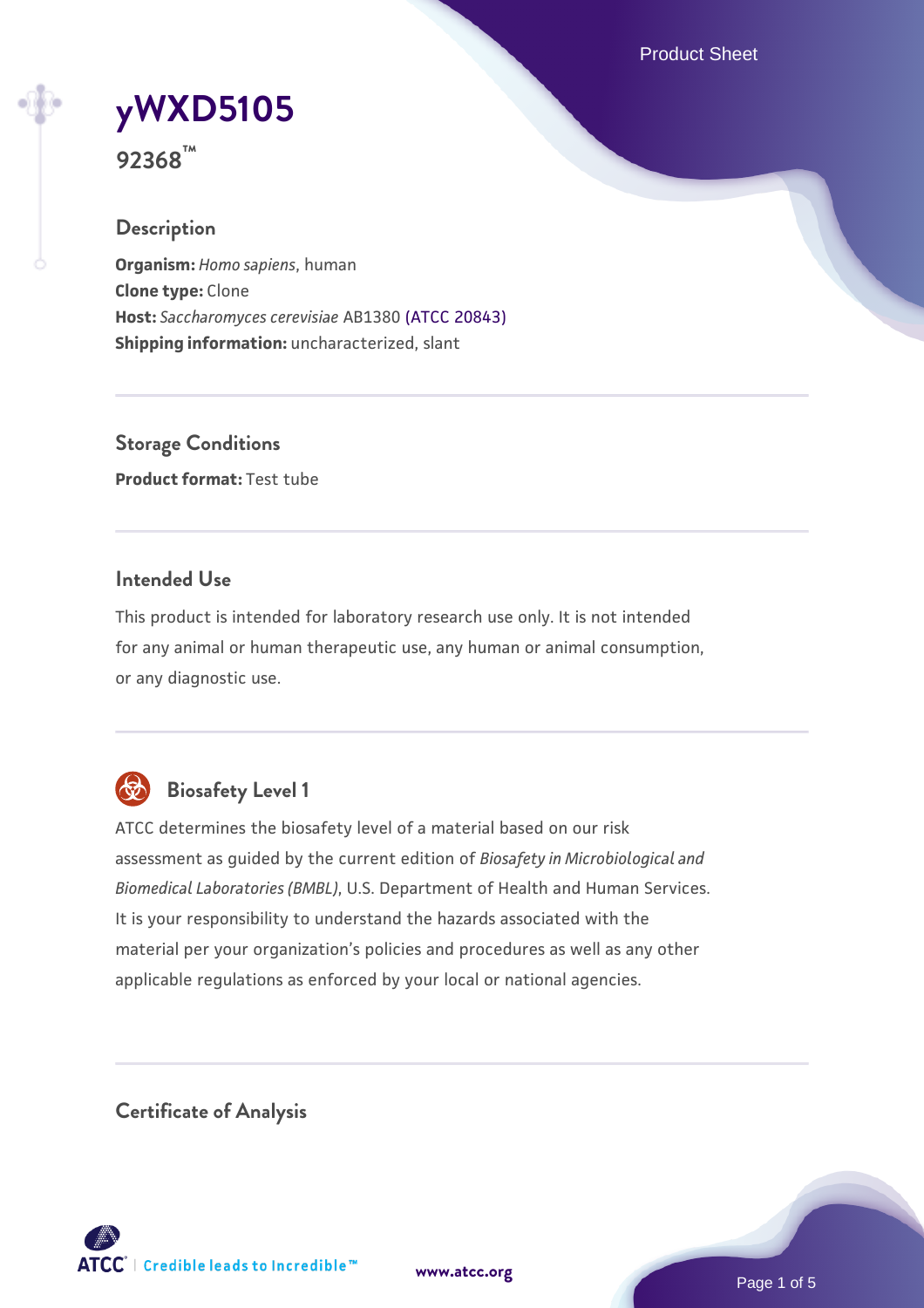## **[yWXD5105](https://www.atcc.org/products/92368)** Product Sheet **92368**

For batch-specific test results, refer to the applicable certificate of analysis that can be found at www.atcc.org.

## **Insert Information**

**Type of DNA:** genomic **Genome:** Homo sapiens **Chromosome:** X X pter-q27.3 **Gene name:** DNA Segment, single copy **Gene product:** DNA Segment, single copy [DXS4066] **Gene symbol:** DXS4066 **Contains complete coding sequence:** Unknown **Insert end:** EcoRI

## **Vector Information**

**Construct size (kb):** 255.0 **Intact vector size:** 11.454 **Vector name:** pYAC4 **Type of vector:** YAC **Host range:** *Saccharomyces cerevisiae*; *Escherichia coli* **Vector information:** other: telomere, 3548-4235 other: telomere, 6012-6699 Cross references: DNA Seq. Acc.: U01086 **Cloning sites:** EcoRI **Markers:** SUP4; HIS3; ampR; URA3; TRP1 **Replicon:** pMB1, 7186-7186; ARS1, 9632-10376

# **Growth Conditions**

**Medium:** 



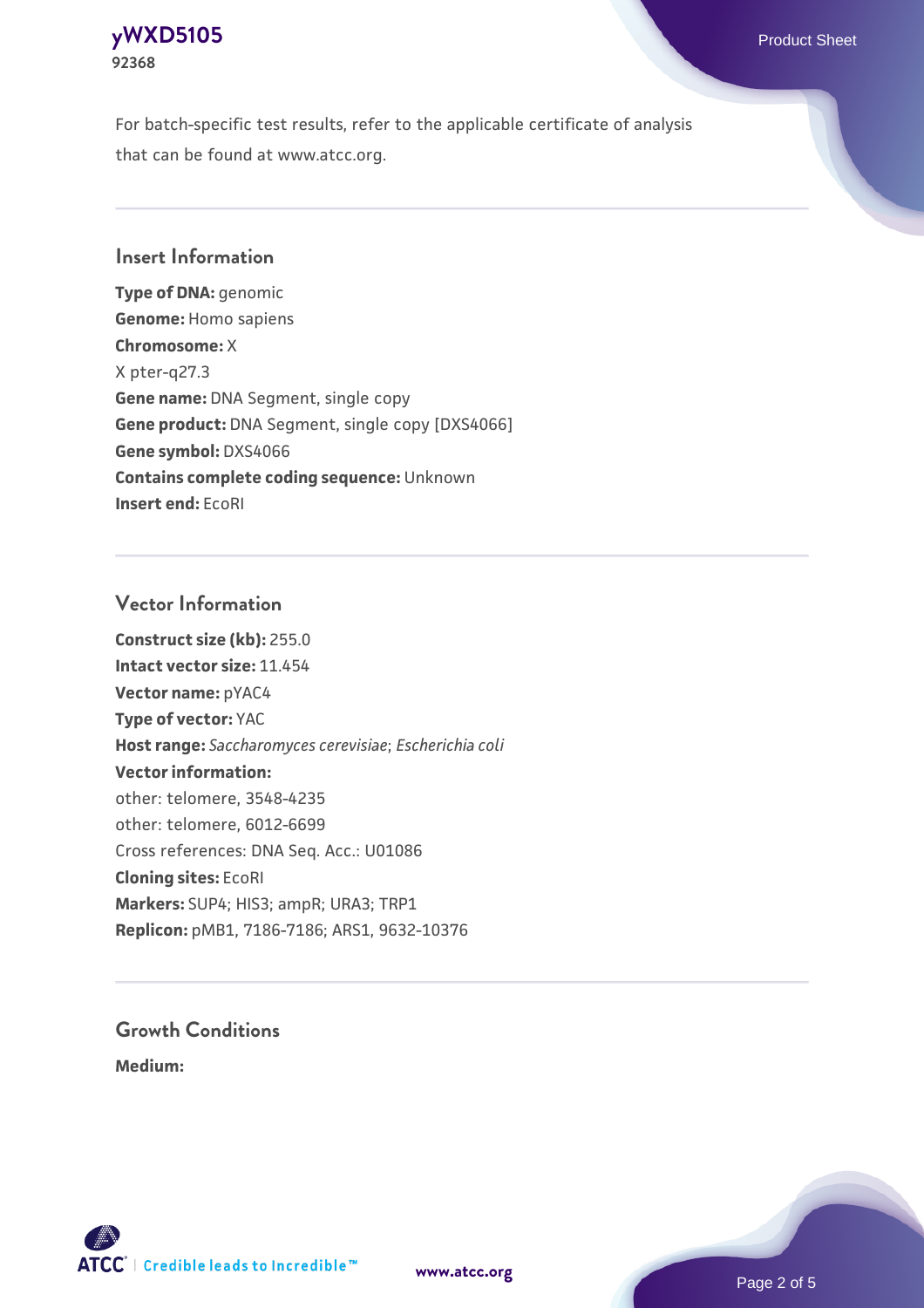#### **[yWXD5105](https://www.atcc.org/products/92368)** Product Sheet **92368**

[ATCC Medium 1245: YEPD](https://www.atcc.org/-/media/product-assets/documents/microbial-media-formulations/1/2/4/5/atcc-medium-1245.pdf?rev=705ca55d1b6f490a808a965d5c072196) **Temperature:** 30°C

#### **Notes**

More information may be available from ATCC (http://www.atcc.org or 703- 365-2620).

## **Material Citation**

If use of this material results in a scientific publication, please cite the material in the following manner: yWXD5105 (ATCC 92368)

## **References**

References and other information relating to this material are available at www.atcc.org.

## **Warranty**

The product is provided 'AS IS' and the viability of ATCC® products is warranted for 30 days from the date of shipment, provided that the customer has stored and handled the product according to the information included on the product information sheet, website, and Certificate of Analysis. For living cultures, ATCC lists the media formulation and reagents that have been found to be effective for the product. While other unspecified media and reagents may also produce satisfactory results, a change in the ATCC and/or depositor-recommended protocols may affect the recovery, growth, and/or function of the product. If an alternative medium formulation or reagent is used, the ATCC warranty for viability is no longer



**[www.atcc.org](http://www.atcc.org)**

Page 3 of 5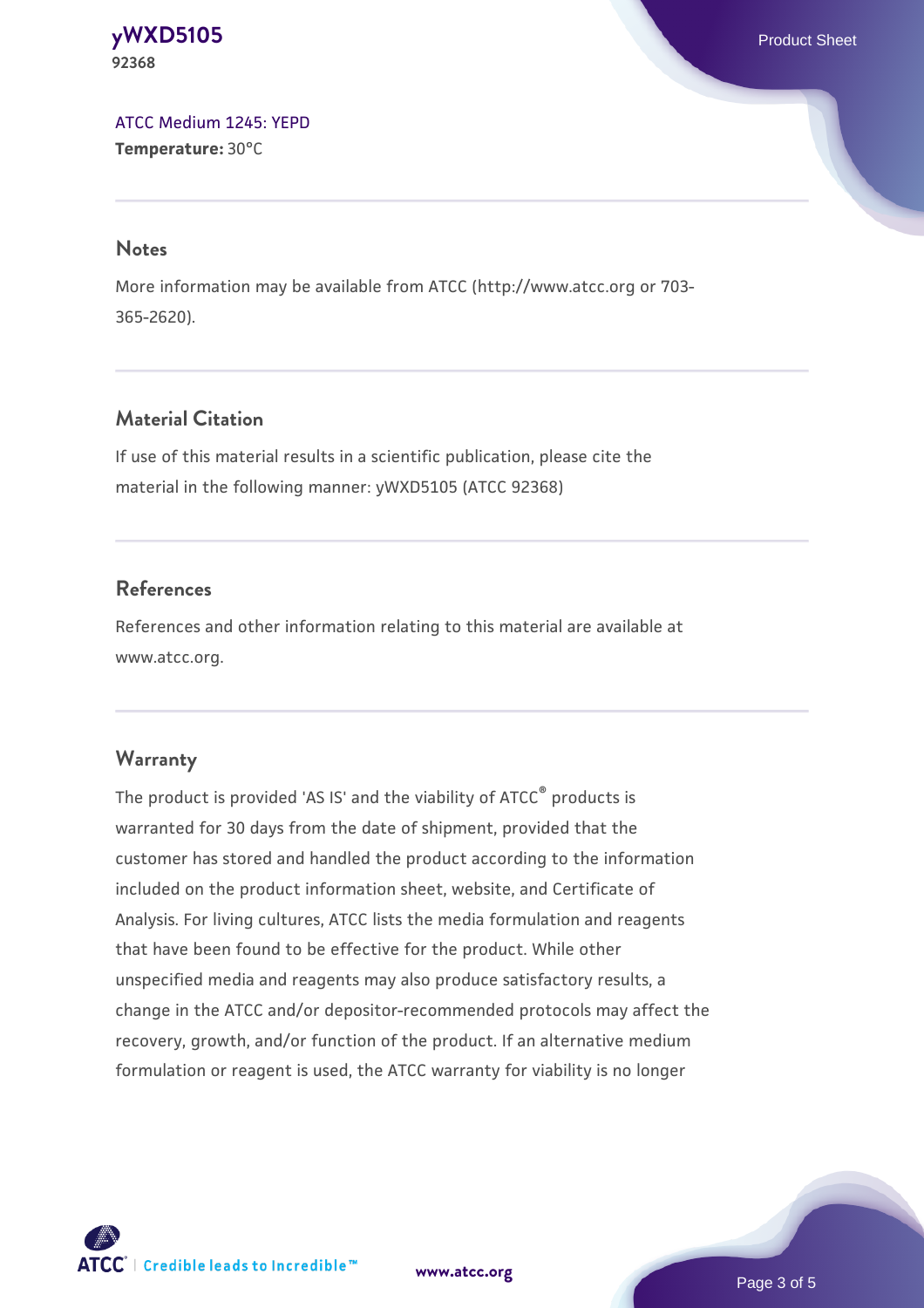**[yWXD5105](https://www.atcc.org/products/92368)** Product Sheet **92368**

valid. Except as expressly set forth herein, no other warranties of any kind are provided, express or implied, including, but not limited to, any implied warranties of merchantability, fitness for a particular purpose, manufacture according to cGMP standards, typicality, safety, accuracy, and/or noninfringement.

#### **Disclaimers**

This product is intended for laboratory research use only. It is not intended for any animal or human therapeutic use, any human or animal consumption, or any diagnostic use. Any proposed commercial use is prohibited without a license from ATCC.

While ATCC uses reasonable efforts to include accurate and up-to-date information on this product sheet, ATCC makes no warranties or representations as to its accuracy. Citations from scientific literature and patents are provided for informational purposes only. ATCC does not warrant that such information has been confirmed to be accurate or complete and the customer bears the sole responsibility of confirming the accuracy and completeness of any such information.

This product is sent on the condition that the customer is responsible for and assumes all risk and responsibility in connection with the receipt, handling, storage, disposal, and use of the ATCC product including without limitation taking all appropriate safety and handling precautions to minimize health or environmental risk. As a condition of receiving the material, the customer agrees that any activity undertaken with the ATCC product and any progeny or modifications will be conducted in compliance with all applicable laws, regulations, and guidelines. This product is provided 'AS IS' with no representations or warranties whatsoever except as expressly set forth herein and in no event shall ATCC, its parents, subsidiaries, directors, officers, agents, employees, assigns, successors, and affiliates be liable for indirect, special, incidental, or consequential damages of any kind in connection with or arising out of the customer's use of the product. While reasonable effort is made to ensure authenticity and reliability of materials on deposit, ATCC is not liable for damages arising from the misidentification or



**[www.atcc.org](http://www.atcc.org)**

Page 4 of 5